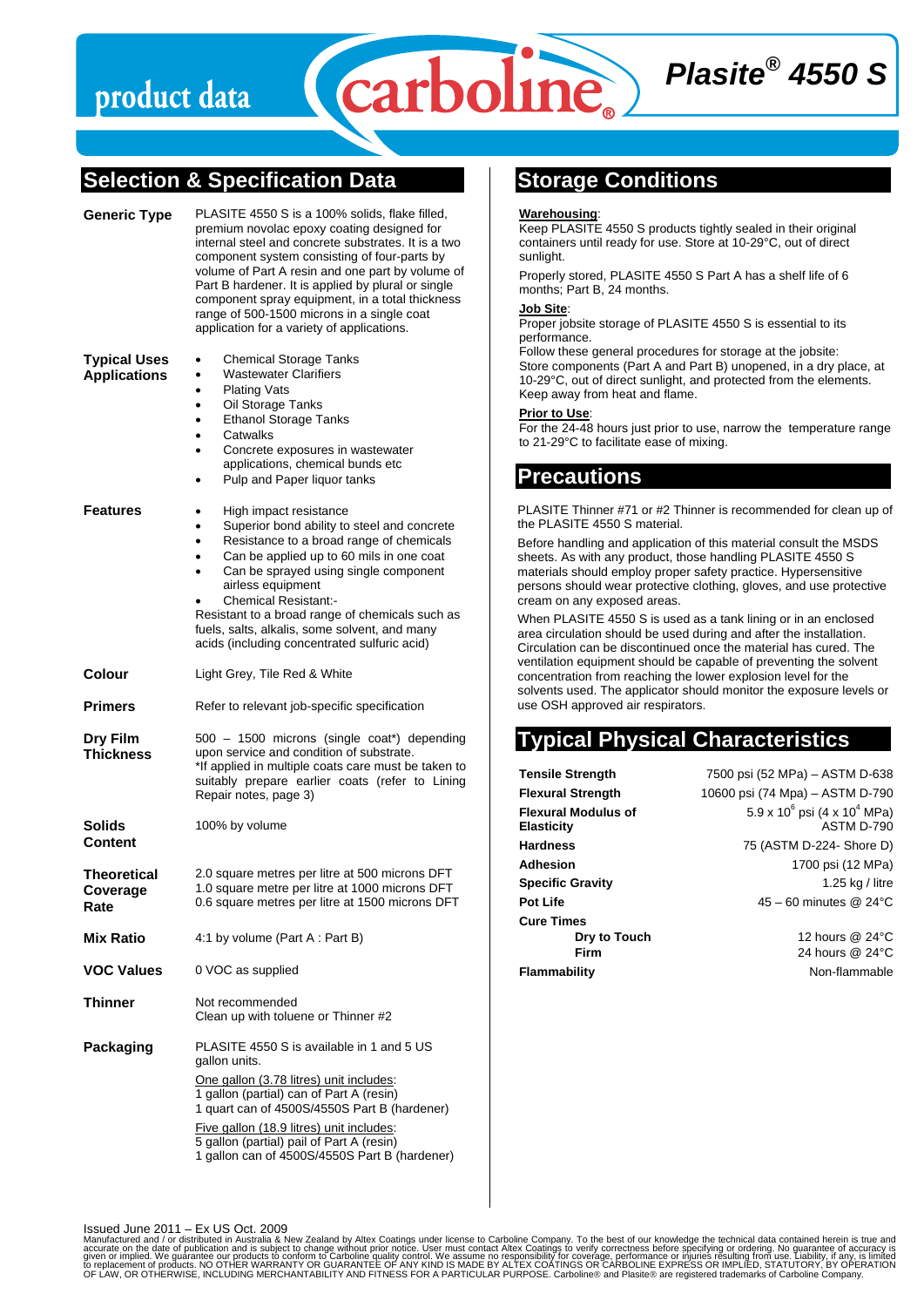### **Substrate Preparation**

#### **Steel**

Immediately prior to application of the coating or lining, the steel substrate must be clean of all oil, grease, dirt, dust, mill scale, rust, flash rust, corrosion products, salts, solvents, chlorides, other chemicals, and existing coatings.

All welds must be smooth and continuous; no skip welds. All weld splatter, laminations, and slivers must be removed and ground smooth; undercuts and pinholes must be ground smooth and filled with weld metal. All projections, sharp edges, high points and fillets must be ground smooth to a radius of at least 3 mm and all corners must be likewise rounded.

All pitting, gouges, scratches, and other defects must be repaired either by welding or by filling with repair materials that are compatible with the coating or lining system and suitable for the intended service conditions. All surfaces to be coated or lined must be readily accessible.

The steel must be blasted to a minimum near White Metal Finish AS 1627.4 Class 2½ (SSPC SP 10) with a 100 micron dense, sharp anchor profile free of peening, as measured by ASTM D 4417.

Defects exposed by blasting must be repaired. Refer to Plasite Bulletin PA-3.

#### **Concrete**

Immediately prior to application of coating, concrete substrate must be:

- Adequately cured (generally, at least 28 days; check with Carboline if concrete has cured less than 28 days).
- Structurally sound.
- Free of all dirt, dust, debris, oil, grease, fats, chemical contamination, salts, solvents, surface hardeners, incompatible curing compounds and form release agents, laitance and efflorescence.
- Concrete surface must be dry. And must have:
	- o Tensile strength of at least 300 psi.
	- o pH in the range of 7 to 11.
	- o All fins, projections and splatter removed.
	- o All defects repaired using patching as described herein.
	- o Failed or otherwise incompatible old coatings removed.

A surface texture similar to medium sandpaper (40 to 60 grit).

Refer to Carboline's separate document "Surface Preparation – Concrete" for further instruction in the preparation of concrete surfaces.

Locate all expansion joints, control joints, floor drains, equipment base plates, and mid-floor termination points. Handle them as per Carboline's separate document "Construction Details".

Degraded concrete on horizontal surfaces should be restored using Carboguard 695 PM or Carboguard 510 Concrete Repair Mortar or specified restoration materials.

Honeycombs or any form voids in vertical surfaces must be filled. Use putty made with Carboguard 695 PM or Carboguard 510 Concrete Repair Mortar.

Concrete is a very porous material. As it warms during the day it expels air, or "outgasses". A coating applied while the concrete is outgassing is likely to develop bubbles and pinholes. To avoid this, the material should be applied when the temperature of the concrete is falling. Usually this is from late afternoon into the night. Stop applying the material well before dawn, so it has time to set up firm to the touch before outgassing begins. This may be anywhere from 1 to 6 hours, depending upon the weather conditions. In addition, it is a good idea to shade the work area from direct sunlight. Do not apply material when temperature will fall within 3°C of the dew point.

Priming may be required in situations where outgassing could be a problem. Consult Carboline Technical Services for primer recommendations.

## **Application Guidelines & Equipment**

Before mixing and applying any material, make sure environmental conditions are satisfactory for application. Weather conditions, and especially dew point, should be constantly monitored in light of the work being done. Final blast cleaning and application of the lining system must only be performed when it is clear the temperature of the steel substrate will not fall within 3°C of the dew point. Dehumidification and/or temperature control may be necessary to meet this requirement. Use a surface thermometer to frequently monitor the temperature of the steel (or other) substrate.

#### **EQUIPMENT**

#### **Single Component Airless Spray**

All pumps and hoses must be in proper working order, clean and free of foreign matter. Use air motor with a ratio of 45:1 or larger such as Graco "King" airless spray pump.

All filters should be removed from the pump. Use a 9 mm (3/8 in.) spray hose from pump to gun, not to exceed 30 metres. It is best to bring the material directly to the gun body via a swivel coupling and not go through a tube in the handle.

The size of airless spray tip will depend on the area being sprayed, the viscosity, and the temperature of the materials. Use sizes from 0.019-0.035". If using an in-line filter, use a 60-mesh screen size.

The mixed material temperature should be 24-38°C for best spraying.

Note: Ambient temperature above 29°C will shorten pot life.

To prepare the material for spraying, mix Part A with a jiffy type mechanical mixer for two minutes, and mix Part B until colour is well blended, then mix Part A and Part B together for two minutes using the jiffy mixer.

When using a 45:1 pump set the mixed material under the pump (it is best to remove the siphon tube and pump directly from the bottom of the pump) and start spraying. The air pressure required will vary between 55-65 psi (360-430 kpa). If using a 56:1, the siphon tube may remain attached.

When spraying is completed, solvent purge the lower unit and spray gun, then remove the bottom ball valve and clean thoroughly.

#### **Plural Spray**

Use a fixed ratio (4:1 by volume) plural component spray rig such as:

Graco King Hydro-Cat (or equal) with heated hoppers, heated hoses to a mixer manifold through a static mixer to a 50 ft. whip hose followed by a silver gun (Binks 1M or equal) utilizing self-cleaning reversable tips from 0.019 to 0.035". See equipment specifications for more details.

Note: The "A" side should be at a minimum of 43°C and the "B" side 32-38°C. This will ensure proper spraying of PLASITE 4550 S.

Take care to prevent the mixed material from setting up in your hoses. For best results, keep your hoses as short as possible, purge them immediately if work is interrupted, keep them out of direct sunlight and insulated from hot surfaces.

#### Spray Methodology

Immediately before applying a spray coat, stripe all continuous welds and edges with a brush-coat to assure adequate protection of these areas.

All spray equipment should be clean and in proper working order. Adjust pressure to 50-70 psi and open the valves at the manifold and purge materials at the spray gun. Attach spray tip and begin to spray.

Dependent upon tip size, each pass will be 200-350 microns per pass. Apply material to specified thickness. Apply criss-cross multipasses, moving gun at a fairly rapid rate,

maintaining a wet appearing film. Use a wet film thickness gauge to monitor film build.

Note: Force curing may be desirable in certain circumstances. Check with Carboline's Technical Service Department.

#### **Mixing - For Touch-Up Only**

We recommend using Jiffy type mixers for all mixing and stirring. When operating the mixer avoid plunging it up and down in the bucket. This can fold air into the resin, which may cause bubbles to form in the coating after it has been applied.

Individually stir each separate Part A and Part B component to a smooth, uniform consistency and colour. Any sediment in the container must be thoroughly scraped up and redispersed.

Combine Parts A and B and throughly stir for 2 minutes.

Issued June 2011 – EX US Oct. 2009

Manufactured and / or distributed in Australia & New Zealand by Altex Coatings under license to Carboline Company. To the best of our knowledge the technical data contained herein is true and<br>given or implied. We guarantee OPERATION OF LAW, OR OTHERWISE, INCLUDING MERCHANTABILITY AND FITNESS FOR A PARTICULAR PURPOSE. Carboline® and Plasite® are registered trademarks of Carboline<br>Company.